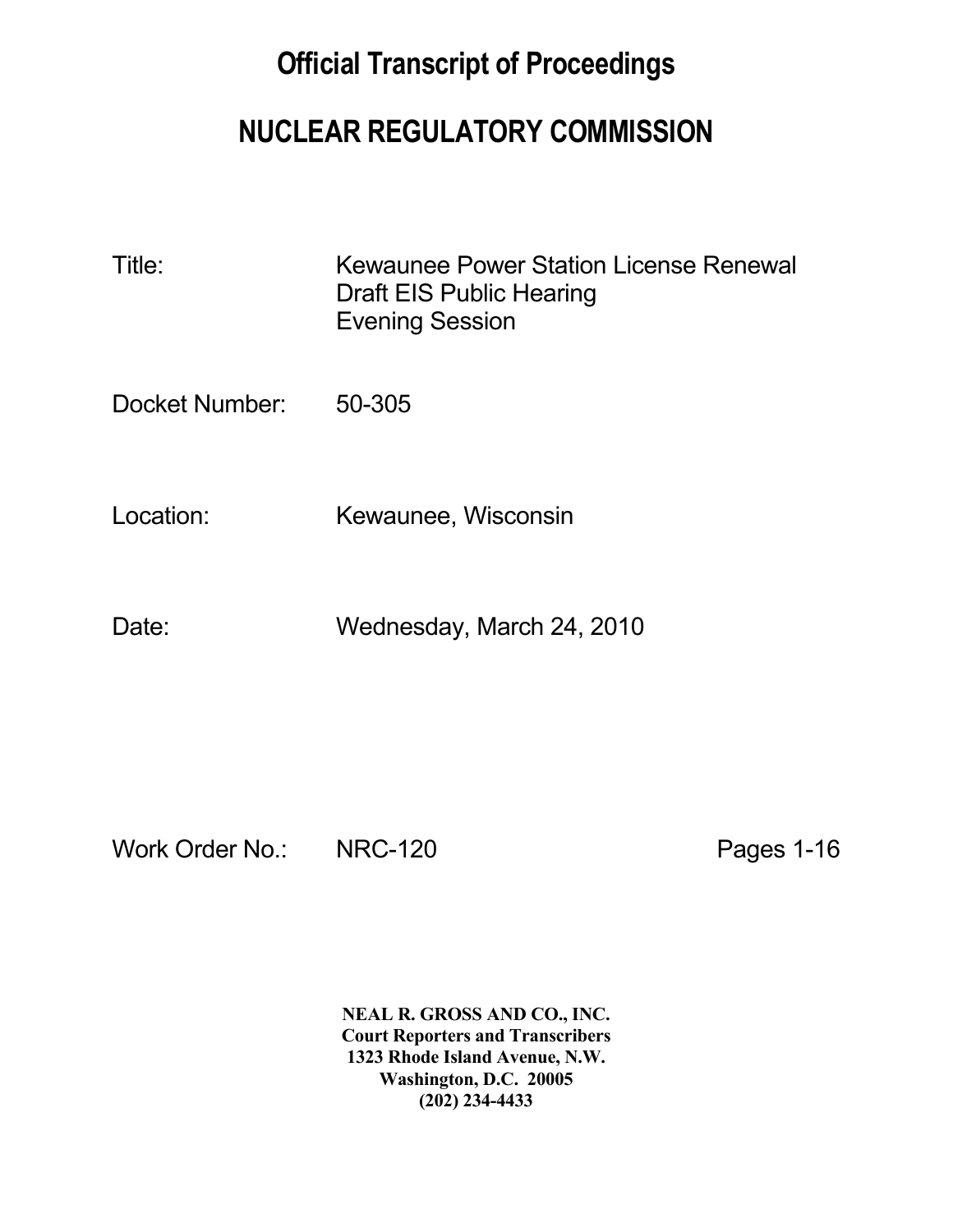|                         |                                                                                          | $\mathbf{1}$       |
|-------------------------|------------------------------------------------------------------------------------------|--------------------|
| 1                       | UNITED STATES OF AMERICA                                                                 |                    |
| $\overline{\mathbf{c}}$ | NUCLEAR REGULATORY COMMISSION                                                            |                    |
| 3                       | $+ + + + + +$                                                                            |                    |
| $\overline{4}$          | PUBLIC MEETING ON                                                                        |                    |
| 5                       | ENVIRONMENTAL ISSUES PERTAINING TO                                                       |                    |
| 6                       | KEWAUNEE POWER STATION LICENSE RENEWAL                                                   |                    |
| 7                       | $+ + + + + +$                                                                            |                    |
| 8                       | WEDNESDAY                                                                                |                    |
| 9                       | MARCH 24, 2010                                                                           |                    |
| 10                      | 7:00 p.m.                                                                                |                    |
| 11                      | $+ + + + + +$                                                                            |                    |
| 12                      | CITY OF CARLTON TOWN HALL                                                                |                    |
| 13                      | N1296 TOWN HALL ROAD                                                                     |                    |
| 14                      | KEWAUNEE, WISCONSIN                                                                      |                    |
| 15                      | $+ + + + + + +$                                                                          |                    |
| 16                      |                                                                                          |                    |
| 17                      |                                                                                          |                    |
| 18                      |                                                                                          |                    |
| 19                      |                                                                                          |                    |
| 20                      |                                                                                          |                    |
| 21                      |                                                                                          |                    |
| 22                      |                                                                                          |                    |
| 23                      |                                                                                          |                    |
| 24                      |                                                                                          |                    |
| 25                      |                                                                                          |                    |
|                         | <b>NEAL R. GROSS</b><br>COURT REPORTERS AND TRANSCRIBERS<br>1323 RHODE ISLAND AVE., N.W. |                    |
|                         | (202) 234-4433<br>WASHINGTON, D.C. 20005-3701                                            | www.nealrgross.com |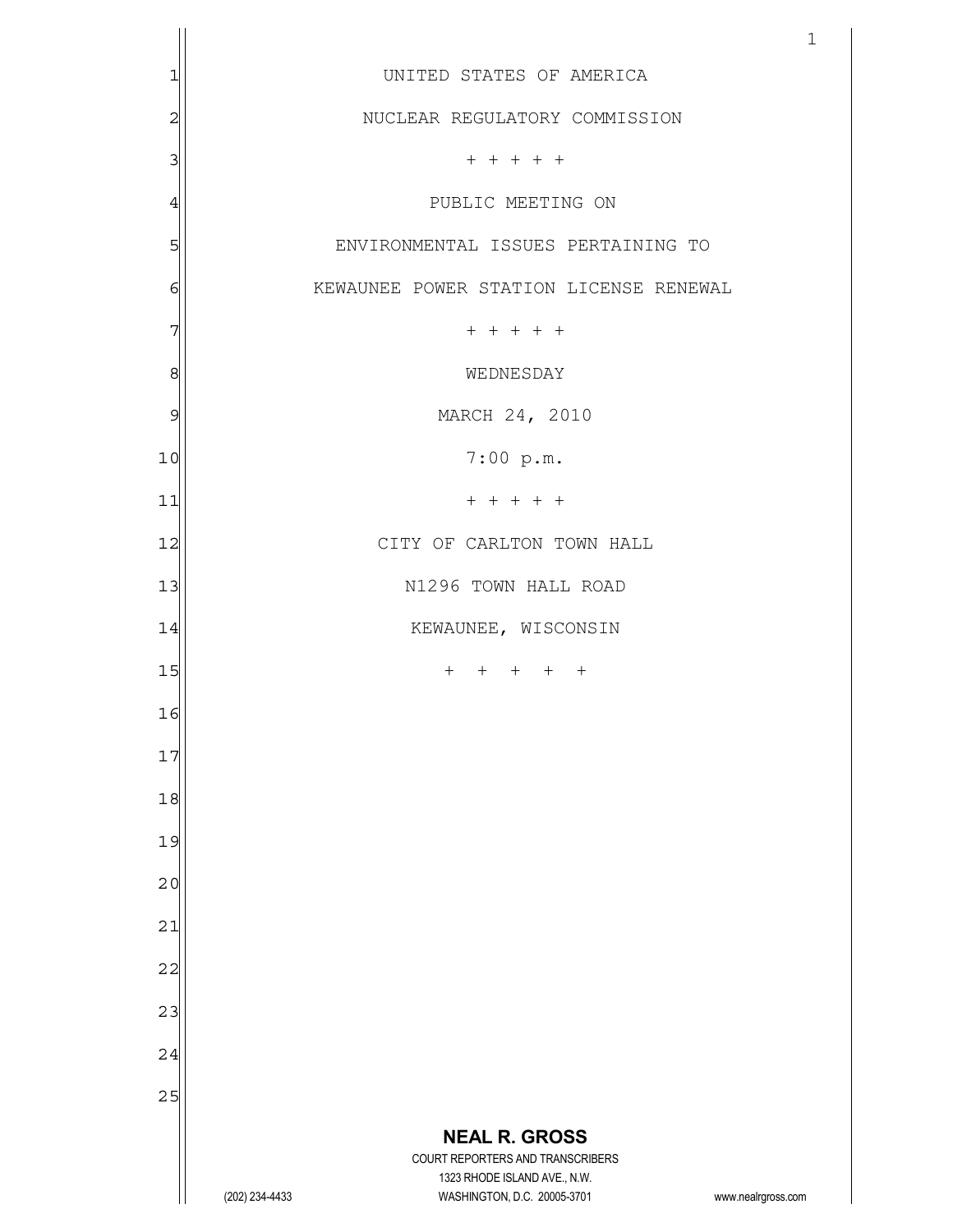```
 NEAL R. GROSS
                          COURT REPORTERS AND TRANSCRIBERS 
                             1323 RHODE ISLAND AVE., N.W. 
      (202) 234-4433 WASHINGTON, D.C. 20005-3701 www.nealrgross.com 
 1 PRESENT:
 2 NRC STAFF:
 3 Drew Stuyvenberg - Project Manager, Facilitator
 4 Daniel Doyle - Project Manager, Division of
 5 | License Renewal
 6 Peter Tam - Project Manager, Division of Operating
 7 Reactor Licensing
 8 | Kevin Barclay - Resident Inspector
 9 
10 
11 
12 
13 
14 
15 
16 
17 
18 
19 
20 
21 
22 
23 
24 
25
```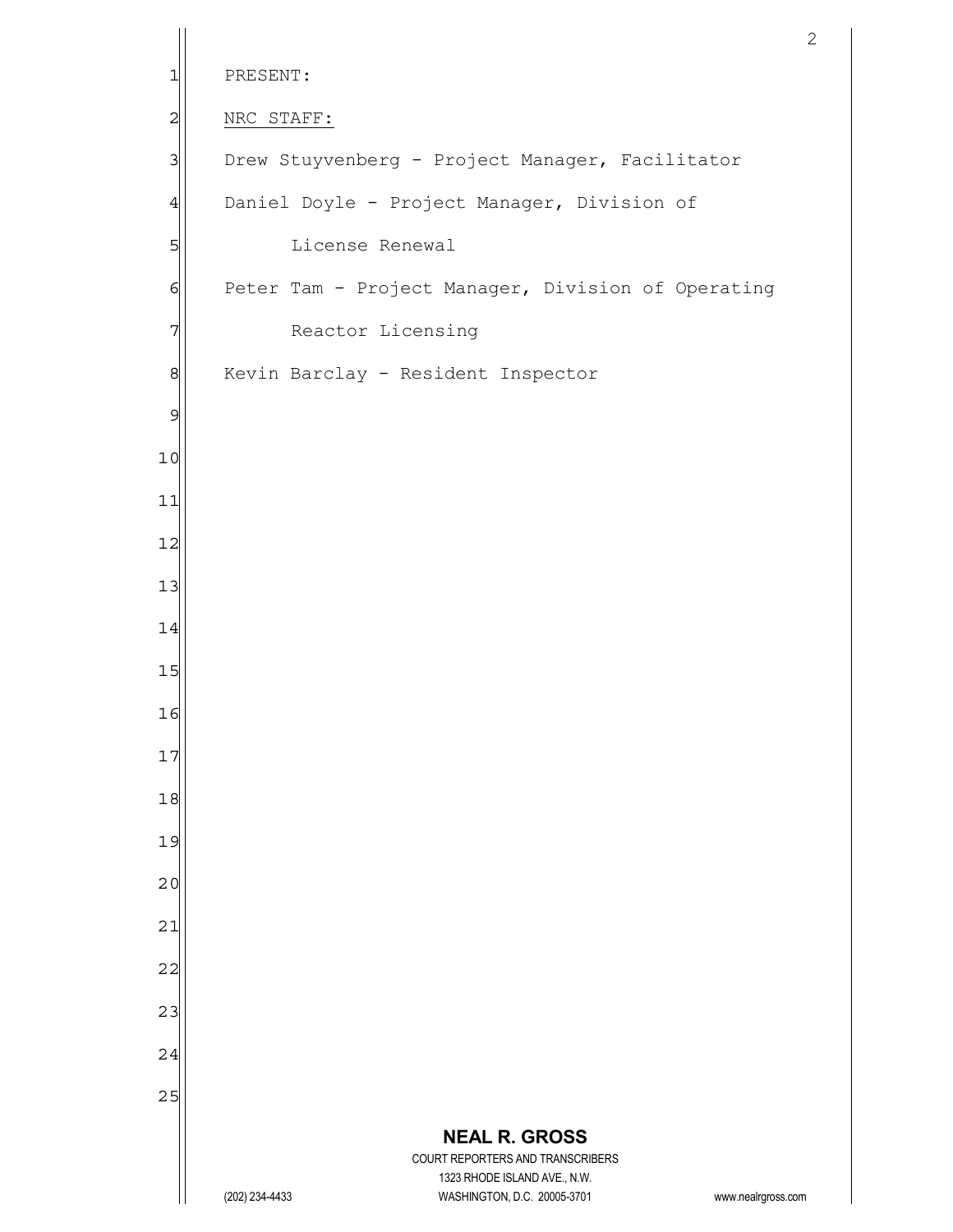|                | 3                                                                                                                                                                      |
|----------------|------------------------------------------------------------------------------------------------------------------------------------------------------------------------|
| 1              | P R O C E E D I N G S                                                                                                                                                  |
| $\overline{c}$ | $(7:00 \text{ P.M.})$                                                                                                                                                  |
| 3              | MR. STUYVENBERG: All right. Well, I see                                                                                                                                |
| $\frac{4}{3}$  | a couple of familiar faces in the audience. I'd like                                                                                                                   |
| 5              | to take this opportunity to welcome you all to the                                                                                                                     |
| $\epsilon$     | evening session of the Nuclear Regulatory Commission's                                                                                                                 |
| 7              | Public Meeting to receive comments on the Draft                                                                                                                        |
| 8              | Environmental Impact Statement for the proposed                                                                                                                        |
| $\mathfrak{S}$ | License Renewal of Kewaunee Power Station.                                                                                                                             |
| 10             | My name is Drew Stuyvenberg. And I'm a                                                                                                                                 |
| 11             | Project Manager in the Division of License Renewal at                                                                                                                  |
| 12             | Nuclear Regulatory Commission. I'll<br>the<br>be                                                                                                                       |
| 13             | facilitating this evening's meeting and helping it to                                                                                                                  |
| 14             | run smoothly.                                                                                                                                                          |
| 15             | Joining me<br>today are several others                                                                                                                                 |
| 16             | members of the NRC Staff, and I'll introduce them in                                                                                                                   |
| 17             | just a few minutes. But first I'd like to thank you                                                                                                                    |
| 18             | all for joining us.                                                                                                                                                    |
| 19             | We're here to present the preliminary                                                                                                                                  |
| 20             | results of NRC's Environmental Impact Statement on the                                                                                                                 |
| 21             | proposed License Renewal of Kewaunee Power Station's                                                                                                                   |
| 22             | Operating License which would allow the power plant to                                                                                                                 |
| 23             | operate for 20 years past its existing Operating                                                                                                                       |
| 24             | License.                                                                                                                                                               |
| 25             | Doyle is here on my left. Dan is<br>Dan                                                                                                                                |
|                | <b>NEAL R. GROSS</b><br><b>COURT REPORTERS AND TRANSCRIBERS</b><br>1323 RHODE ISLAND AVE., N.W.<br>WASHINGTON, D.C. 20005-3701<br>(202) 234-4433<br>www.nealrgross.com |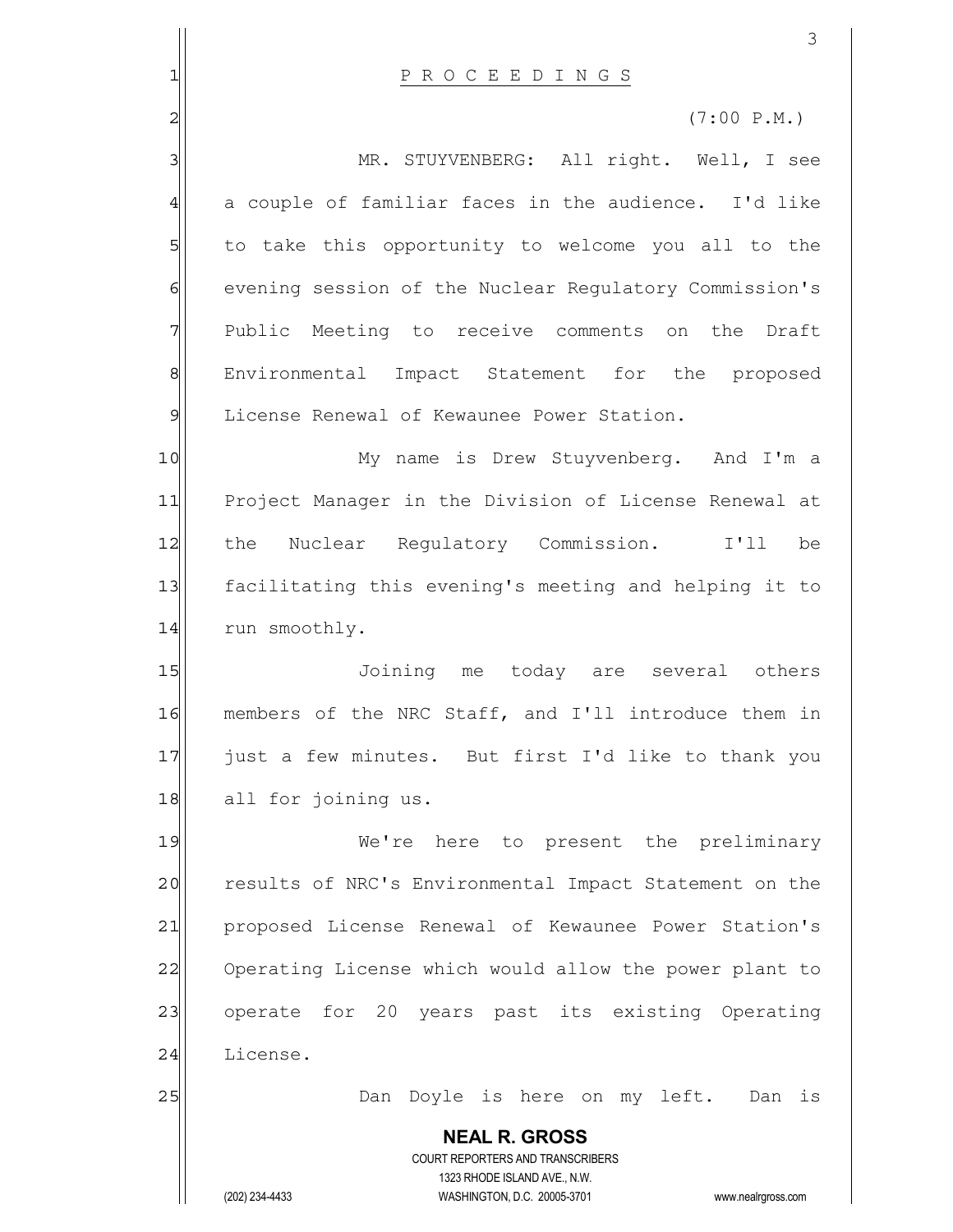**NEAL R. GROSS** COURT REPORTERS AND TRANSCRIBERS 1 another Project Manager in the NRC's Division of 2 License Renewal. He's actually managing the 3 Environmental Review at this point for the Kewaunee 4 Power Station. He'll be here to present the 5| preliminary results of the NRC's Environmental Review. 6 7 Then we'll have a few minutes for any 8 8 clarifying questions that there may be about Dan's 9 presentation or our review processes. And then we'll 10 receive any comments that there are about the NRC's 11 Staff Environmental Review. 12 During the comment period, NRC Staff are 13 | going to be in a listening mode. And our court 14 reporter for the evening, Greg Duncan over there in 15 the blue sweater, will be transcribing any comments 16 for edition or review by NRC Staff at headquarters and 17 | then incorporation into our Final Environmental Impact 18 Statement. 19 If anyone wishes to speak, please fill out 20 a yellow Comment Card. They're on the back table. It 21 | will be easy just to keep of any speakers that there 22 are. If you supply your address, we'll send you a 23 copy and add you to the mailing list for the project. 24 and leaves in the vou didn't want to speak and want to be 25 on the mailing list and are not already, there are

1323 RHODE ISLAND AVE., N.W.

(202) 234-4433 WASHINGTON, D.C. 20005-3701 www.nealrgross.com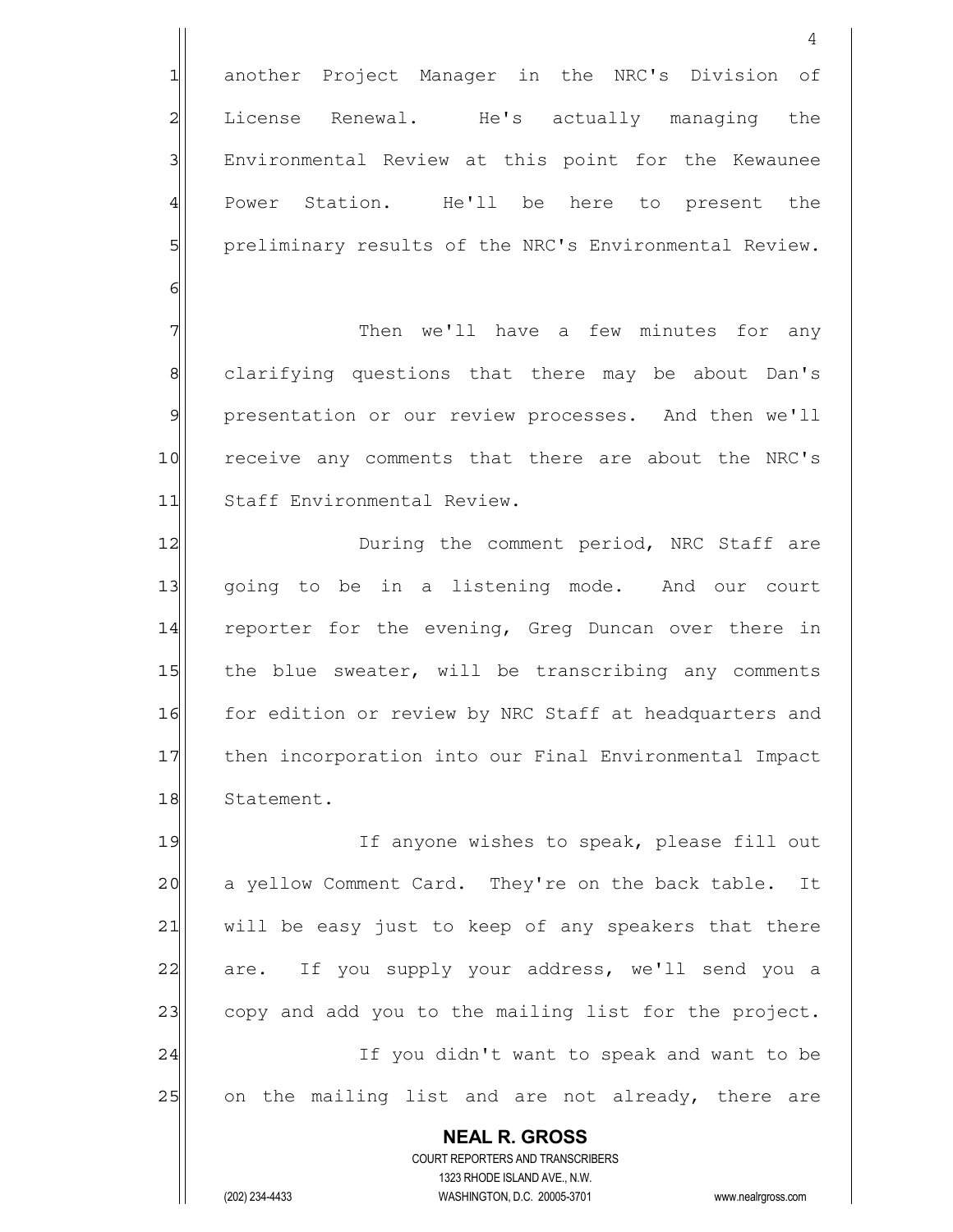**NEAL R. GROSS** COURT REPORTERS AND TRANSCRIBERS 1323 RHODE ISLAND AVE., N.W. (202) 234-4433 WASHINGTON, D.C. 20005-3701 www.nealrgross.com 5 1 some blue cards back there. You fill those out and  $2$  we'll put you on the mailing list as well. 3 | Also, I want to let you know that today's 4 meetings are not the only opportunities to submit 5 S| comments. We will accept them through April 23rd by 6 6 mail and email, and we'll considered mailed or e-7 mailed comments in the same way that we would consider 8 8 any spoken comments that we receive tonight. 9 | I'm now going to introduce the other 10 members of the NRC Staff who are here today. First, 11 I'll introduce Kevin Barclay. 12 He's one of the Resident Inspectors at the 13 plant. As most of you in the room know, Resident 14 Inspectors are our eyes and ears. They're at the 15 plant on a daily basis. 16 Also here today is Peter Tam. Peter is a 17 Project Manager for Kewaunee Power Station in the 18 Division of Operating Reactor Licensing. 19 So Peter specifically handles issues 20 related to Kewaunee and its ongoing licensing 21 processes. 22 Before we get started, I'll address just a 23 few basic ground rules. First, because we're 24 transcribing, please speak only into a microphone. 25 So, if there is anyone with questions during the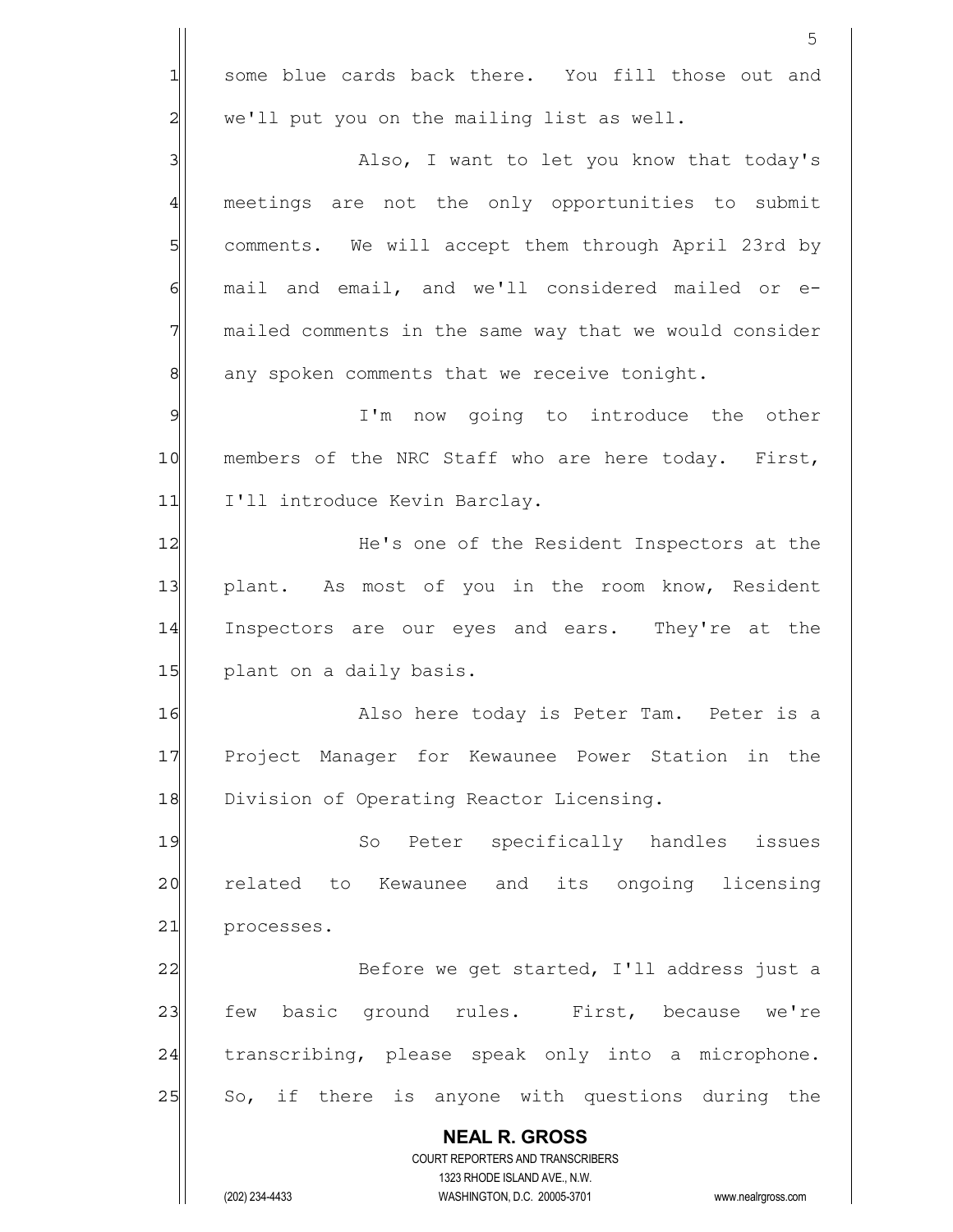|                | 6                                                                                                   |
|----------------|-----------------------------------------------------------------------------------------------------|
| 긔              | question period, I'll bring the microphone to you, and                                              |
| $\overline{c}$ | you can speak into the microphone at that time.                                                     |
| 3              | During the comment period, you can come                                                             |
| $\overline{4}$ | directly to the podium and, and, and speak at the                                                   |
| 5              | podium. These rules also go for any of the NRC Staff.                                               |
| 6              | If we have anybody who's going to clarify anything,                                                 |
| 7              | I'll bring you a microphone.                                                                        |
| $\,8\,$        | Again, please state your name clearly for                                                           |
| $\mathcal{Q}$  | the transcript, and please speak only one at a time.                                                |
| 10             | As one last note, restrooms are here on my                                                          |
| 11             | left down the hallway, and exits are at the back of                                                 |
| 12             | the room, and also down the hallway past the                                                        |
| 13             | restrooms.                                                                                          |
| 14             | With that, I'll turn the meeting over to                                                            |
| 15             | Dan Doyle. Thank you.                                                                               |
| 16             | MR. DOYLE:<br>Thank you, Drew.<br>Good                                                              |
| 17             | evening. I'm going to present now the preliminary                                                   |
| 18             | results of the NRC's Review of site-specific issues                                                 |
| 19             | related to the proposed License Renewal of Kewaunee                                                 |
| 20             | Power Station. I'm going to be as brief as I can be.                                                |
| 21             | hope the information we will provide<br>I.                                                          |
| 22             | will help you understand the process we're going                                                    |
| 23             | through and what we've done thus far, and the role you                                              |
| 24             | can play in helping us make sure that the Final                                                     |
| 25             | Environmental Impact Statement is accurate<br>and                                                   |
|                | <b>NEAL R. GROSS</b>                                                                                |
|                | COURT REPORTERS AND TRANSCRIBERS                                                                    |
|                | 1323 RHODE ISLAND AVE., N.W.<br>(202) 234-4433<br>WASHINGTON, D.C. 20005-3701<br>www.nealrgross.com |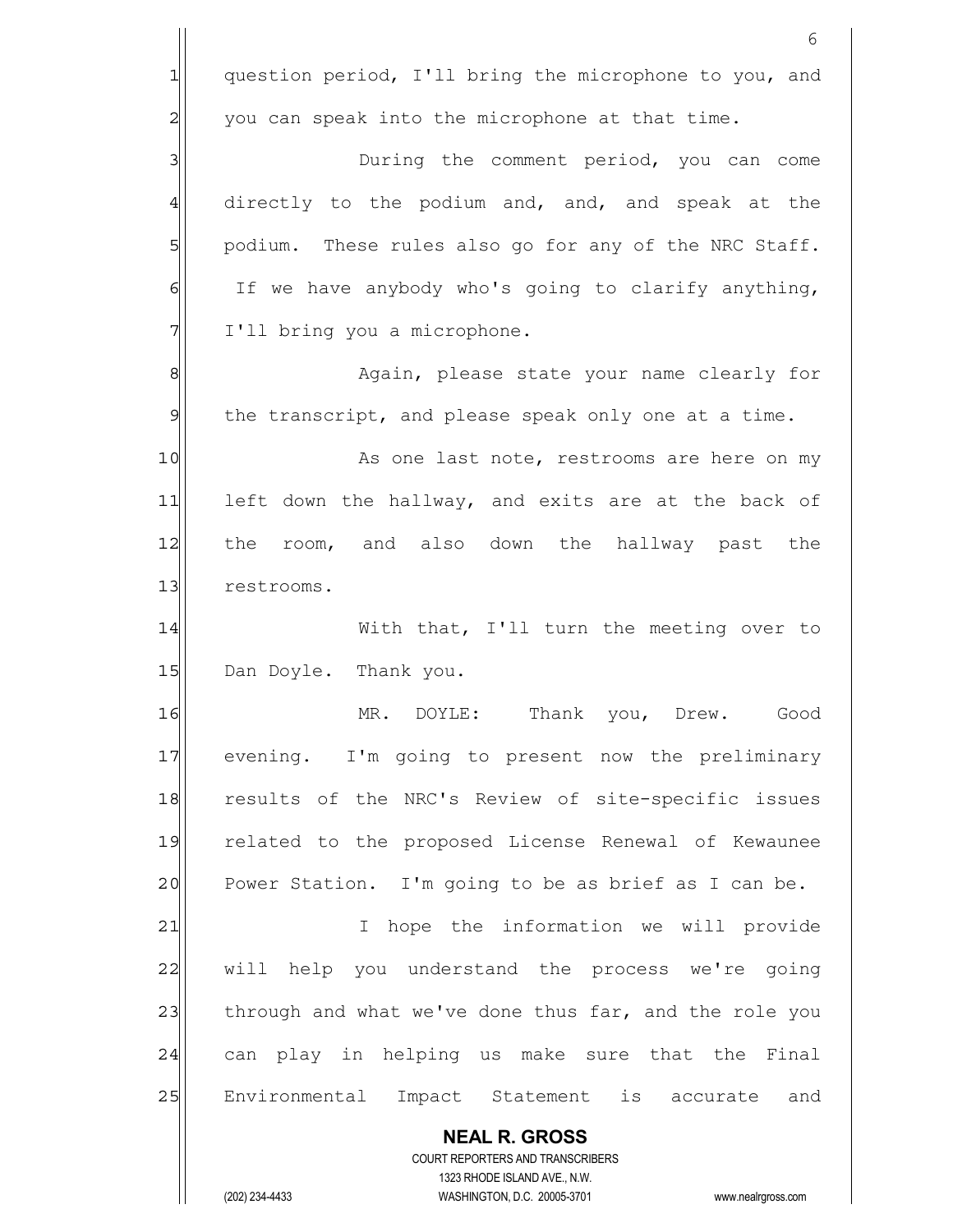1 complete.

 **NEAL R. GROSS** COURT REPORTERS AND TRANSCRIBERS 1323 RHODE ISLAND AVE., N.W. 2 | I'll start off with a brief project 3 3 background, and then move on to presenting the 4 preliminary findings of the Environmental Review which 5 5 5 assesses the impact associated with renewing the 6 Operating License for an additional 20 years. 7 Then I will provide some information about 8 the schedule for the remainder of our Review, and how  $9$  you can submit comments in the future. 10 And finally, the most important part of 11 the meeting is receiving any comments that you may 12 have. 13 The NRC was established to requlate 14 civilian uses of nuclear materials including 15 applications that produce electric power. 16 The NRC conducts License Renewal Reviews 17 for plants whose owners wish to operate them beyond 18 their initial license period. 19 The NRC License Renewal Reviews address 20 safety issues related to managing the effects of aging 21 and environmental issues related to an additional 20 22 vears of operation as well as any other potential 23 major refurbishment activities the plant owner or 24 operator may undertake during or in preparation for an 25 additional 20 years of operation.

(202) 234-4433 WASHINGTON, D.C. 20005-3701 www.nealrgross.com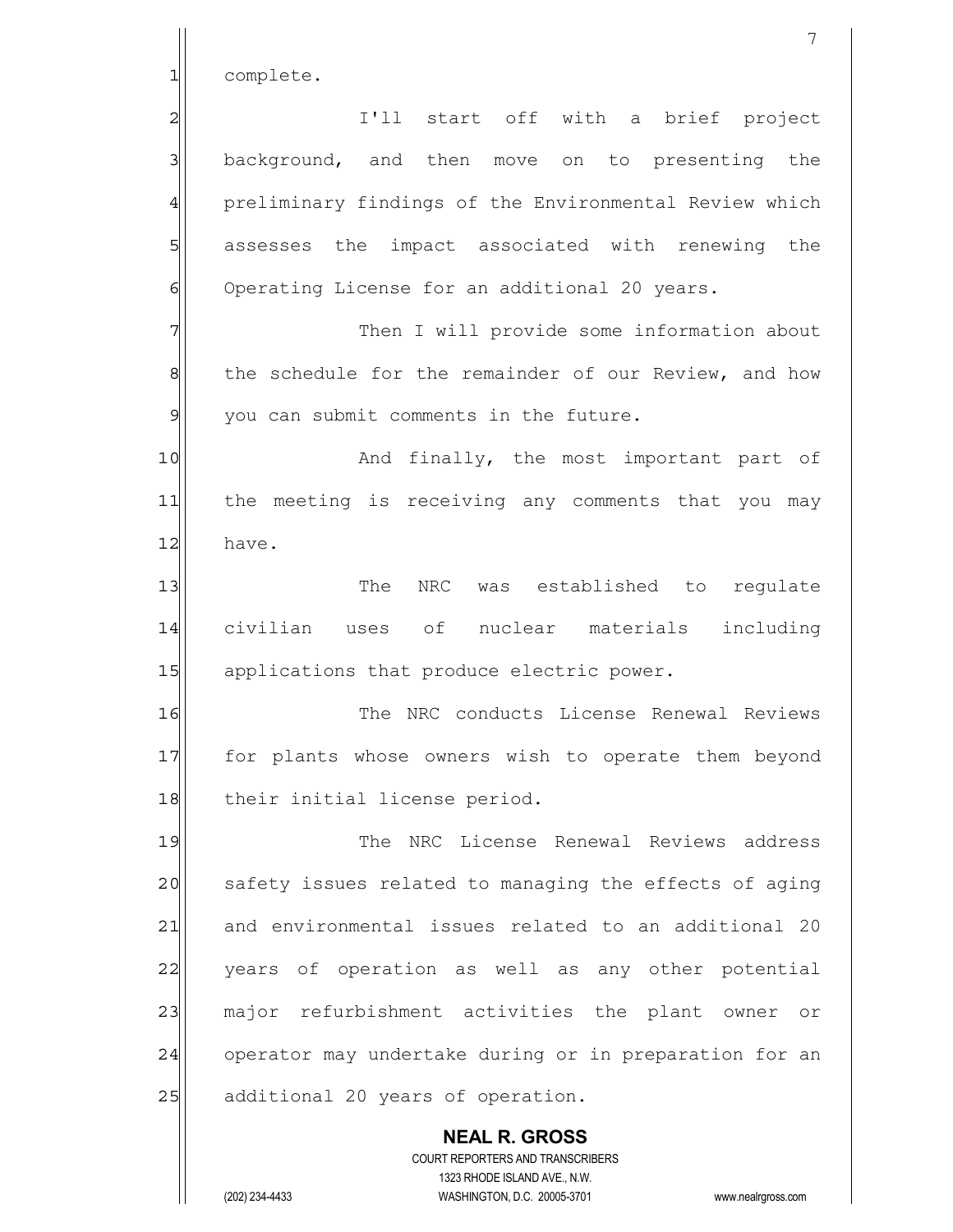8 1 1 In all aspects of the NRC's regulation, 2 the NRC's mission is threefold: to ensure adequate 3 3 protection of public health and safety; to promote the 4 common defense and security; and to protect the 5 **5** show the number of the sense of the sense of the sense of the sense of the sense to the sense to the sense to the sense to the sense to the sense to the sense to the sense to the sense to the sense to the sense to th 6 Me're here today to discuss the potential

7 Site-specific impacts of License Renewal for Kewaunee 8 Power Station. The site-specific findings are 9 contained in the Draft Supplemental Environmental 10 Impact Statement the NRC Staff published on January 11 29th of this year.

12 There are three reference copies in the 13 back of the room. And there's a stack of CD's that 14 have electronic copies of that document as well as 15 other public information and reference materials that 16 the NRC uses in preparing those documents. So, please 17 feel free to take any of the materials, or take a look 18 at the reference copies of the Draft SEIS in the back 19 of the room.

20 and 20 The document contains analyses of all 21 applicable site-specific issues as well as a review of 22 issues common to many or all nuclear power plants.

23 and Issues for which the Environmental Impacts 24 are the same across some or all nuclear power plant 25 | sites are discussed in the Generic Environmental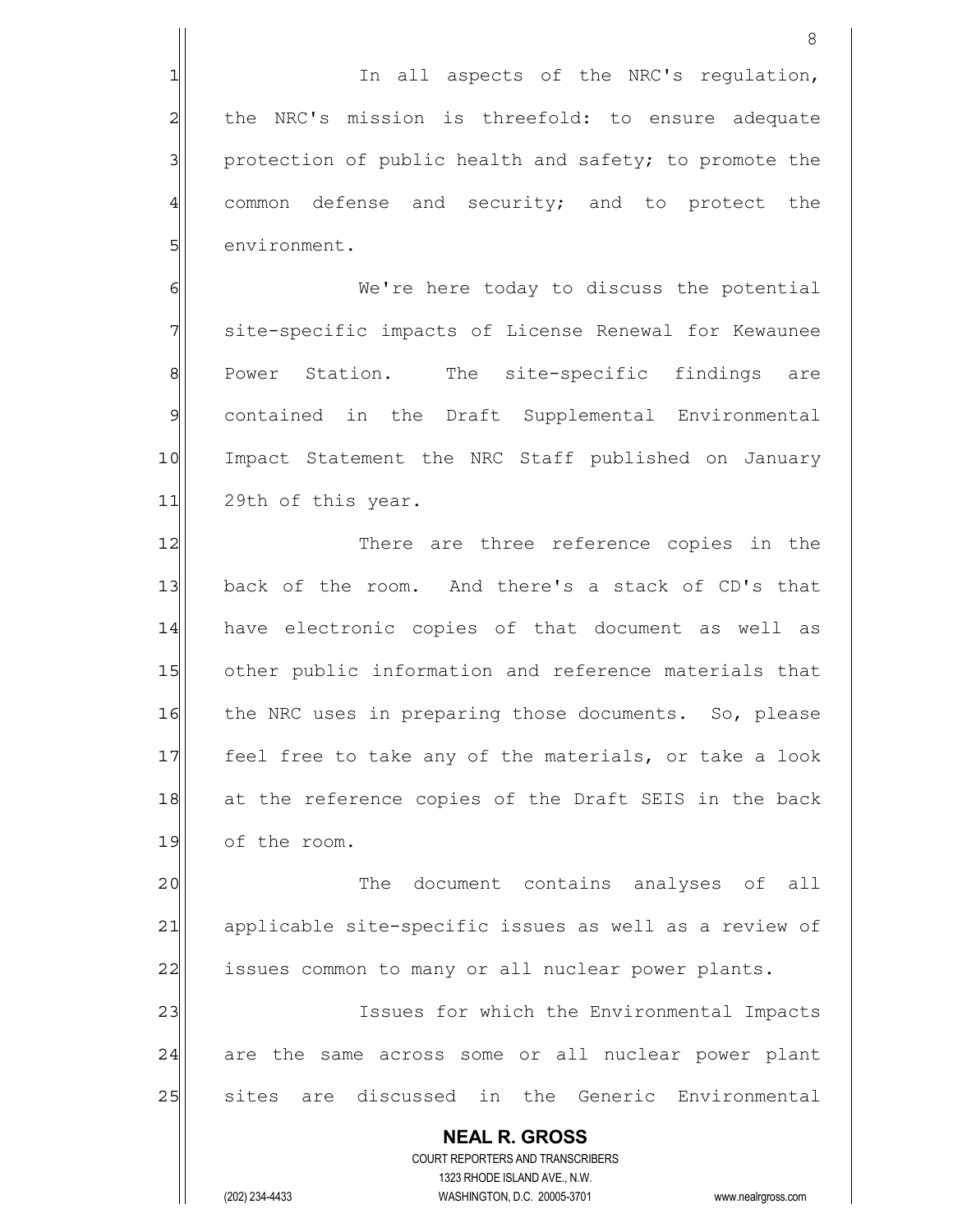1 Impact Statement.

2 2 The NRC Staff reviewed these issues to 3 determine whether the conclusions in the Generic 4 Environmental Impact Statement are valid for Kewaunee 5 | Power Station.

6 | The NRC Staff also reviews the 7 environmental impacts of potential alternatives to 8 Bill License Renewal, in other words, other ways to replace 9 Kewaunee's electrical generation capacity if it were 10 to be shut down, to determine whether the impacts 11 expected from License Renewal are unreasonable.

12 Before getting into the preliminary 13 environmental findings, I wanted to acknowledge that 14 most of the comments during the scoping period were 15 related to taxes and waste storage at Kewaunee.

16 all the comments that were received at the 17 two public meetings, electronically to the email 18 address, and via mail, are included in Appendix A of 19 the document of the Draft Environmental Impact 20 Statement.

21 and in Chapter 2, there is a discussion of 22 taxes, contributions by utility, and their allocation. 23 The Environmental Impact Statement is 24 really a disclosure tool and is including these 25 comments, but because they do not directly relate to

 **NEAL R. GROSS** COURT REPORTERS AND TRANSCRIBERS 1323 RHODE ISLAND AVE., N.W. (202) 234-4433 WASHINGTON, D.C. 20005-3701 www.nealrgross.com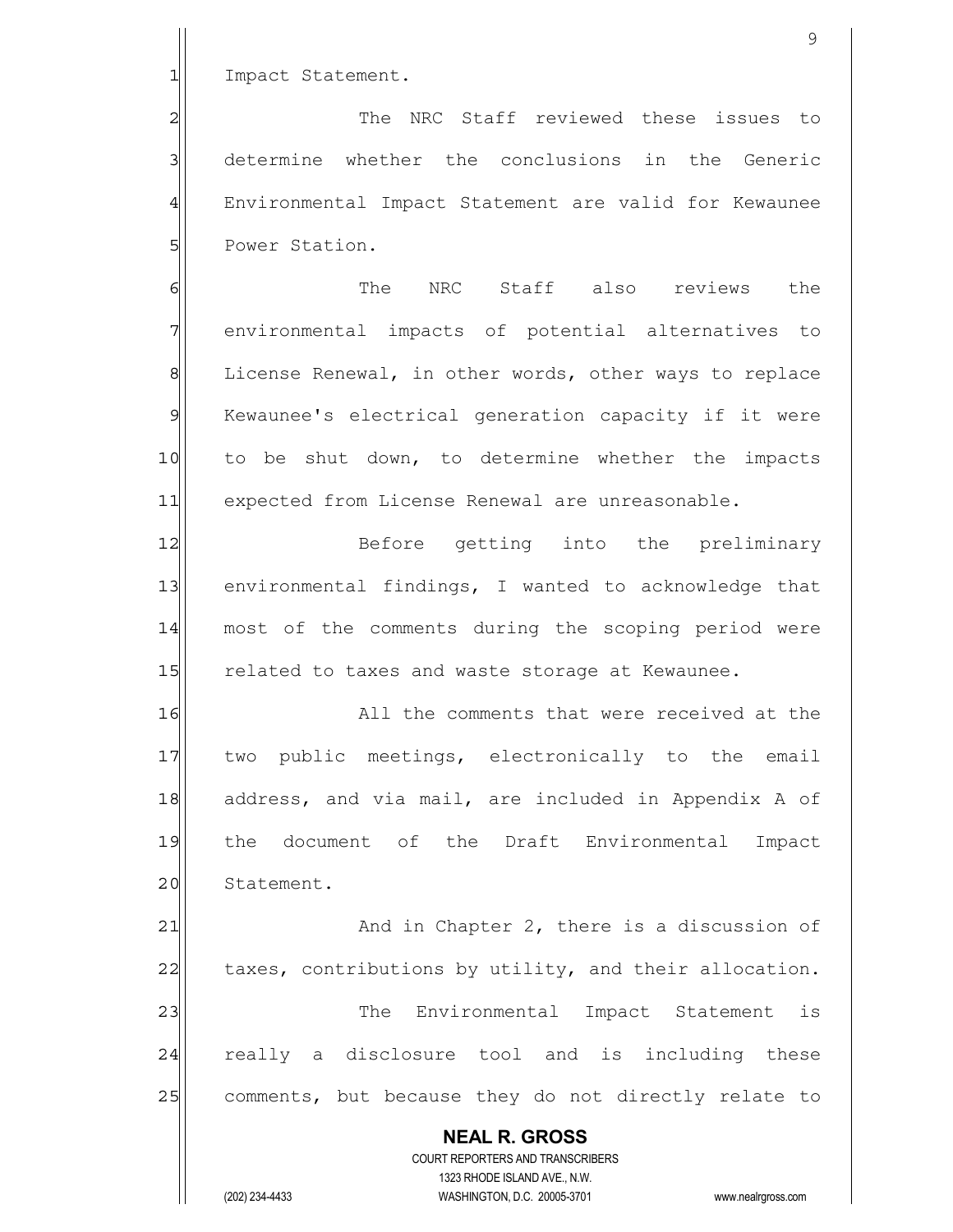**NEAL R. GROSS** COURT REPORTERS AND TRANSCRIBERS 1323 RHODE ISLAND AVE., N.W. 10 1 the environmental impacts of the plant in this Review, 2 all they are not reviewed further. 3 3 This slide lists the environmental issues 4 the NRC Staff reviewed for the continued operation of 5 | Kewaunee Power Station during the proposed License 6 Renewal period. 7 There are three possible impacts: small, 8 8 moderate, or large. And just to briefly explain what 9 those impacts mean, a small impact would be an impact 10 where the environmental effects are not detectable or 11 are so minor that they would neither destabilize nor 12 noticeably alter any important attribute of that 13 resource. 14 a moderate impact would be where the 15 environmental effects are sufficient to alter 16 noticeably but not to destabilize important attributes 17 of the resource. 18 and a large impact would be where the 19 effects are clearly noticeable and are sufficient to 20 destabilize important attributes of the resource. 21 The Staff's preliminary conclusion in all 22 | site-specific impacts related to License Renewal are  $23$   $small.$ 24 And just to briefly discuss each of these 25 topics, if anyone has further questions about these we

(202) 234-4433 WASHINGTON, D.C. 20005-3701 www.nealrgross.com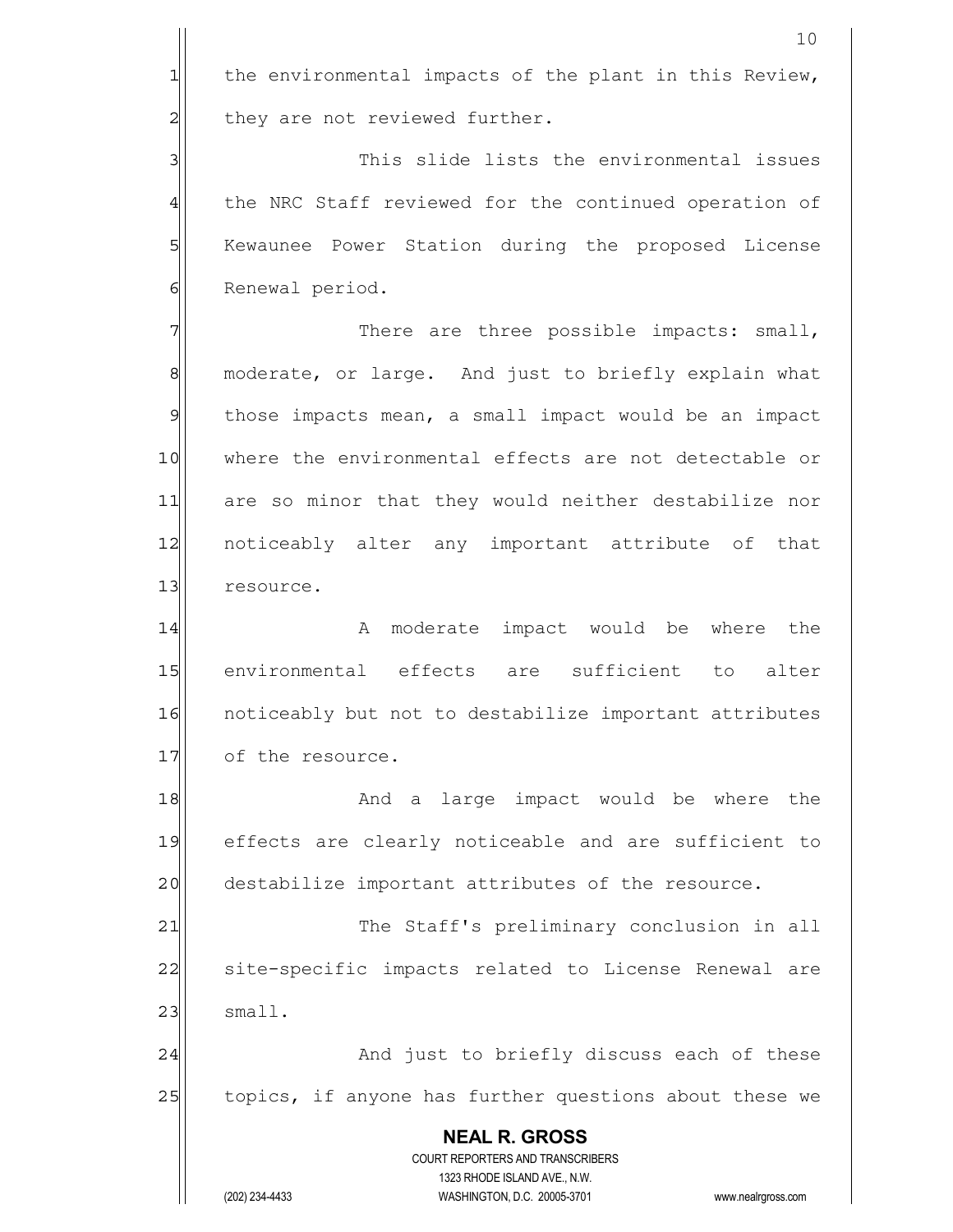1 can receive comments during the comment period, talk 2 about them later, or I could show you in the Draft 3 document where they're discussed in detail.

4 Air quality. No major facility 5 S construction or refurbishments are planned to occur 6 6 during the License Renewal period. Issues are 7 addressed generically and are determined to be small.

8 | Shound water. Kewaunee withdraws less 9 than 100 gallons per minute of ground water. And its 10 once through a cooling system does not utilize cooling 11 towers or cooling ponds. And there are no Category I, 12 there are no generic or site-specific issues.

13 **For service water, for example, altered** 14 current patterns, discharge of chlorine biocides or 15 | sanitary wastes, the issues are addressed generically 16 and which were determined to be small.

17 aguatic resources, such as 18 entrainment, for impact such as entrainment where 19 aquatic organisms are drawn into the cooling system or 20 impingement where organisms are pinned against intake 21 structure or screens, and also heat shock where 22 organisms are exposed to a sudden elevation of water 23 temperature are analyzed in Section 4.5 of the DSEIS  $24$  and are determined to be small.

25 Terrestrial resources are addressed

11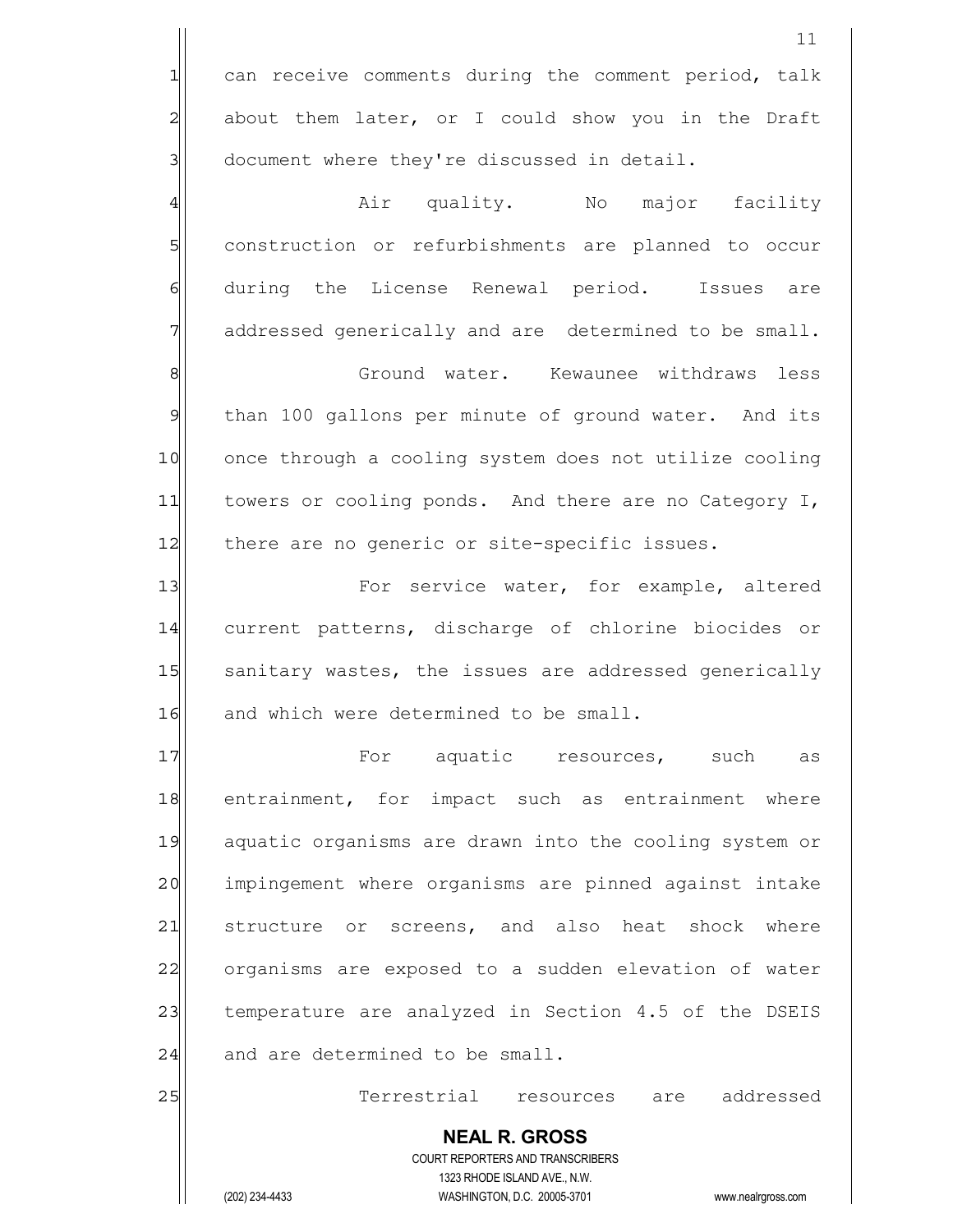|                | 12                                                                  |
|----------------|---------------------------------------------------------------------|
| 긔              | generically and were found to be small.                             |
| $\overline{c}$ | For human health, generic issues, such as                           |
| 3              | noise and radiation exposure, were found to be small.               |
| $\overline{4}$ | And EMF, or Electro Magnetic Frequency,                             |
| 5              | acute and chronic effects were reviewed and were found              |
| 6              | to be small.                                                        |
| 7              | Finally, socioeconomics are addressed in                            |
| 8              | Section 4.9. For example, housing impacts, public                   |
| $\mathfrak{S}$ | services, offsite land use, transportation, historic                |
| 10             | and archeological resources were determined to be                   |
| 11             | small.                                                              |
| 12             | And waste management is addressed in                                |
| 13             | Chapter 6. It was also determined to be small.                      |
| 14             | When reviewing the potential impacts of                             |
| 15             | License Renewal on the environment, NRC Staff also                  |
| 16             | look at the effects in the environment from other                   |
| 17             | past, present, and reasonably foreseeable future human              |
| 18             | actions.                                                            |
| 19             | The NRC Staff preliminarily concluded that                          |
| 20             | are moderate Cumulative Impacts on aquatic<br>there                 |
| 21             | resources due to factors like water quality issues and              |
| 22             | native aquatic community destabilization due to                     |
| 23             | invasive species introductions.                                     |
| 24             | In other areas, the NRC Staff considered                            |
| 25             | preliminary conclusions are that Cumulative<br>the                  |
|                | <b>NEAL R. GROSS</b>                                                |
|                | COURT REPORTERS AND TRANSCRIBERS<br>1323 RHODE ISLAND AVE., N.W.    |
|                | (202) 234-4433<br>WASHINGTON, D.C. 20005-3701<br>www.nealrgross.com |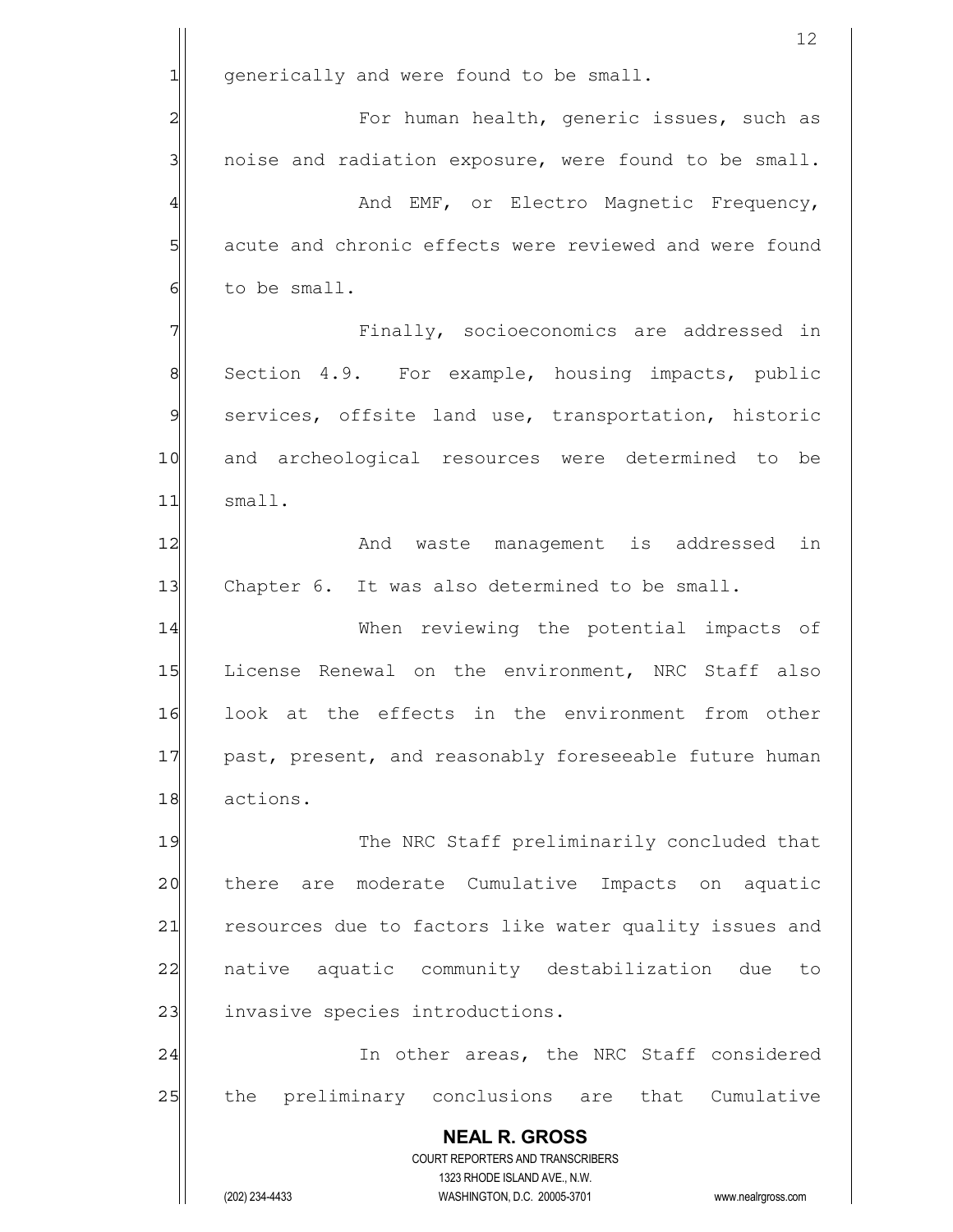1 Impacts are small.

2| a A major step in determining whether 3 License Renewal is reasonable or not is comparing the 4 likely impacts of License Renewal with the 5 5 5 5 5 sluit-ternatives, including other methods of power 6 6 6 Generation and not renewing the Kewaunee Power Station 7 Operating License.

8 8 In the Draft Supplement, the NRC Staff 9 considered natural gas combined cycle generation, 10 super critical coal-fired generation, and, as a part 11 of a combinational alternative, 12 conservation/efficiency, wood-fired generation, and 13 wind power.

14 Finally, the NRC Staff considered what 15 would happen if no action is taken and Kewaunee Power 16 Station shuts down at the end of its license, the end 17 of its current license, without a specific replacement 18 alternative.

19 The Staff found that impacts from energy 20 alternatives would vary widely based on the 21 characteristics of the alternatives. And, in most 22 cases, construction of new facilities created 23 | significant impacts.

24 | Based on our review of likely 25 environmental impacts, from License Renewal as well as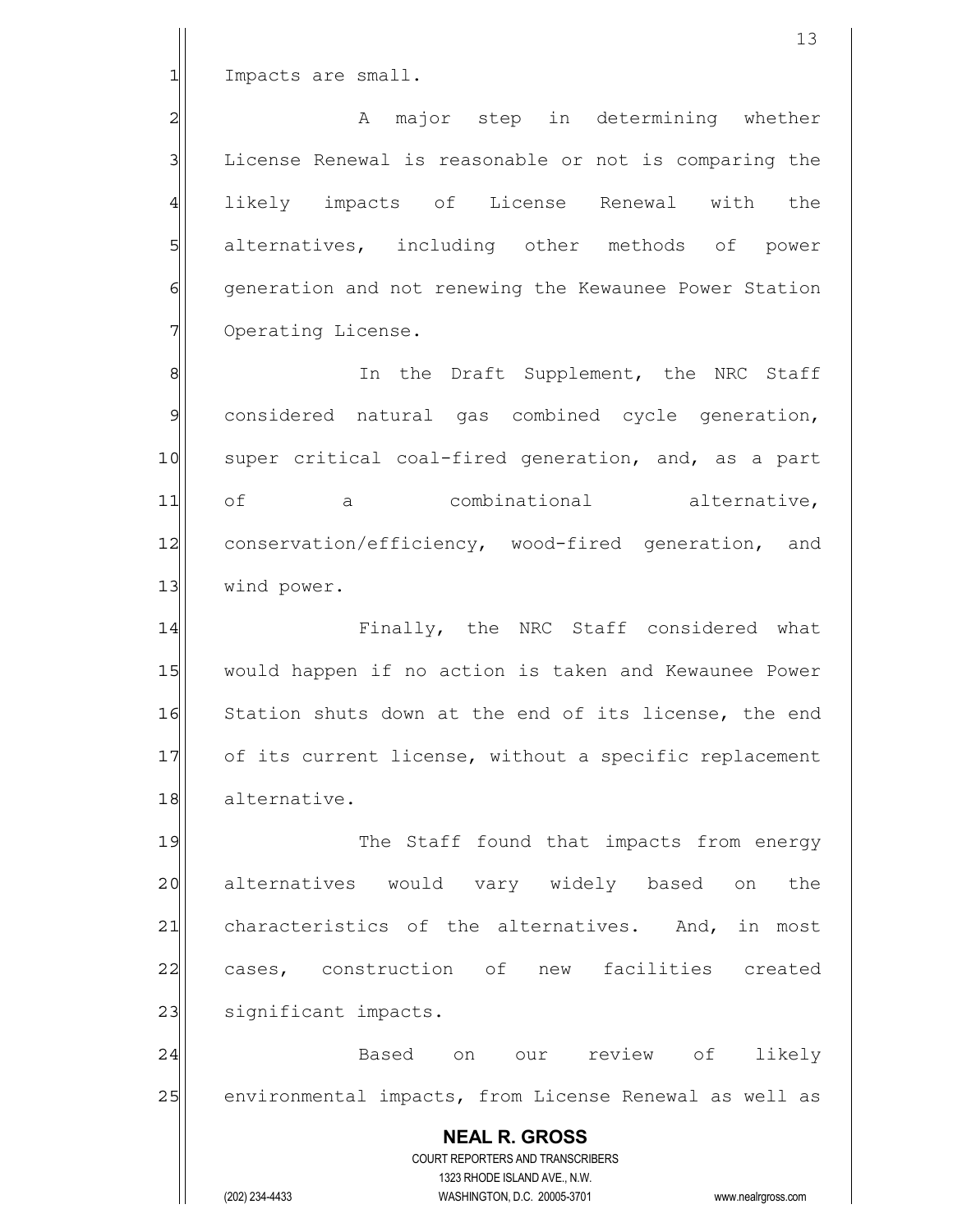1 potential environmental impacts of alternatives to 2 License Renewal, the Staff's preliminary 3 3 recommendation in the DSEIS is that the environmental 4 | impacts of License Renewal for Kewaunee Power Station 5 5 5 5 5 are not so great that License Renewal would be 6 6 6 unreasonable, which is essentially saying that License 7 Renewal would be acceptable from an environmental 8 standpoint.

9 The Environmental Review, however, is not 10 yet completed. Your comments today and all written 11 comments received by the end of the comment period on 12 April 23rd will be considered by NRC Staff as we 13 develop the Final Supplemental Environmental Impact 14 Statement which we currently plan to issue this 15 summer.

16 The final document will contain the 17 Staff's final recommendation on the acceptability of 18 License Renewal based on the work we've already 19 performed and the input we receive in the form of 20 comments during the comment period. Your comments can 21 help to forge the Staff's finding in the final 22 document.

23 am the primary contact for the 1 24 Environmental Review. My contact is here and in the 25 handouts. And John Daily is the primary contact for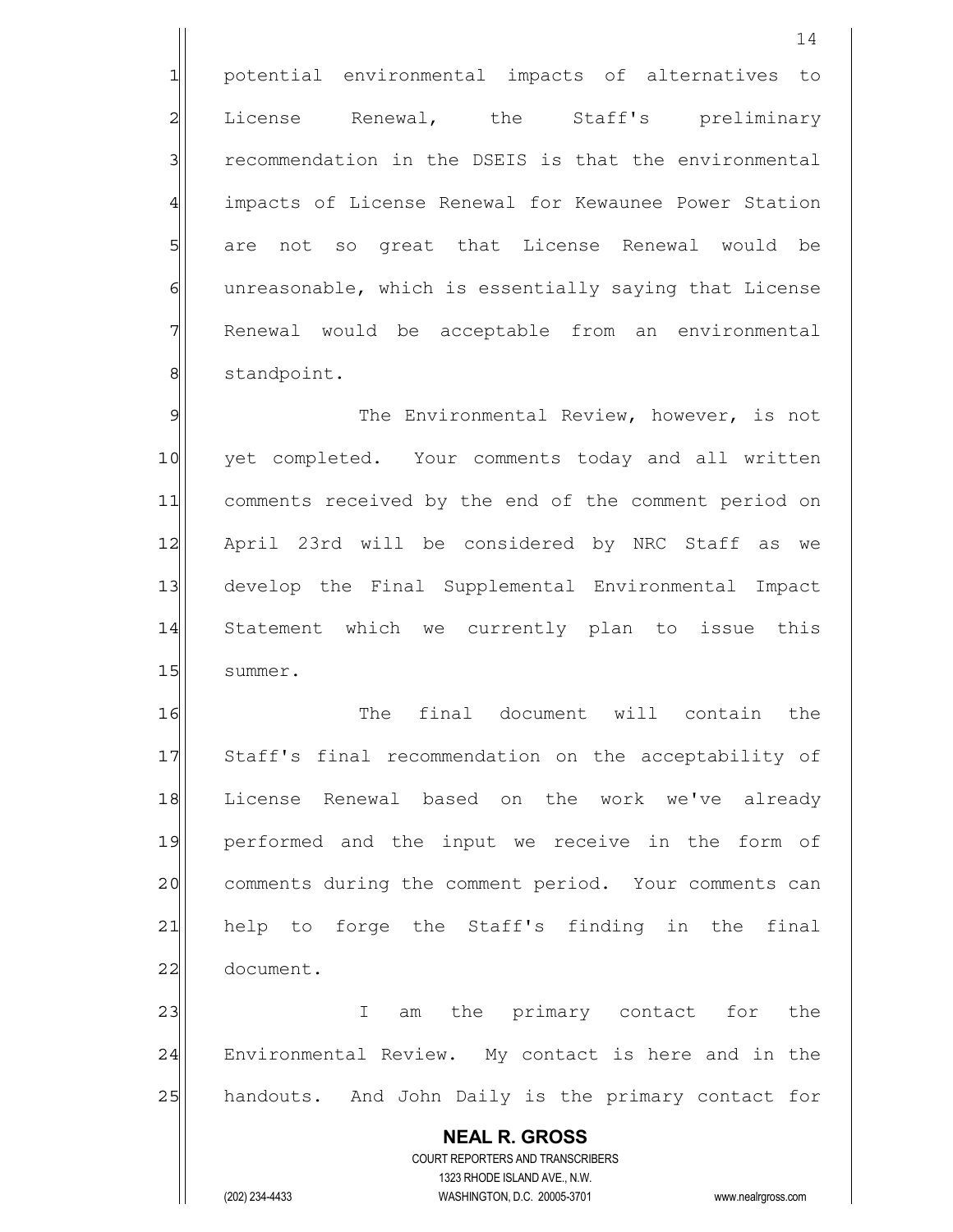|                | 15                                                                                                  |
|----------------|-----------------------------------------------------------------------------------------------------|
| 1              | the Safety Review.                                                                                  |
| $\overline{a}$ | As I said earlier, there are several hard                                                           |
| 3              | copies of the document that we're talking about in the                                              |
| 4              | back of the room for reference. And there<br>are                                                    |
| 5              | electronic copies on CD. Please feel free to take                                                   |
| $\epsilon$     | those.                                                                                              |
| 7              | In addition, the Kewaunee Public Library                                                            |
| $\,8\,$        | has agreed to make hard copies available to the public                                              |
| $\mathsf{S}$   | for inspection. You can also find electronic copies                                                 |
| 10             | on the website which is given in this slide and in                                                  |
| 11             | your handout.                                                                                       |
| 12             | NRC Staff will address written comments in                                                          |
| 13             | the same way we address spoken comments received                                                    |
| 14             | today. To submit written comments, you may send them                                                |
| 15             | to NRC via email or via conventional mail. If you                                                   |
| 16             | have written comments this evening, you may give them                                               |
| 17             | to me or any other NRC Staff member.                                                                |
| 18             | That concludes my remarks. And I now turn                                                           |
| 19             | the meeting back over to Drew.                                                                      |
| 20             | MR. STUYVENBERG: Thank you, Dan. I just                                                             |
| 21             | want to check to see if anybody had any questions on                                                |
| 22             | Dan's presentation or any part of our review process                                                |
| 23             | this evening.                                                                                       |
| 24             | Okay. Seeing none, I wanted to see if we                                                            |
| 25             | had any members of the public who are interested in                                                 |
|                | <b>NEAL R. GROSS</b>                                                                                |
|                | COURT REPORTERS AND TRANSCRIBERS                                                                    |
|                | 1323 RHODE ISLAND AVE., N.W.<br>(202) 234-4433<br>WASHINGTON, D.C. 20005-3701<br>www.nealrgross.com |